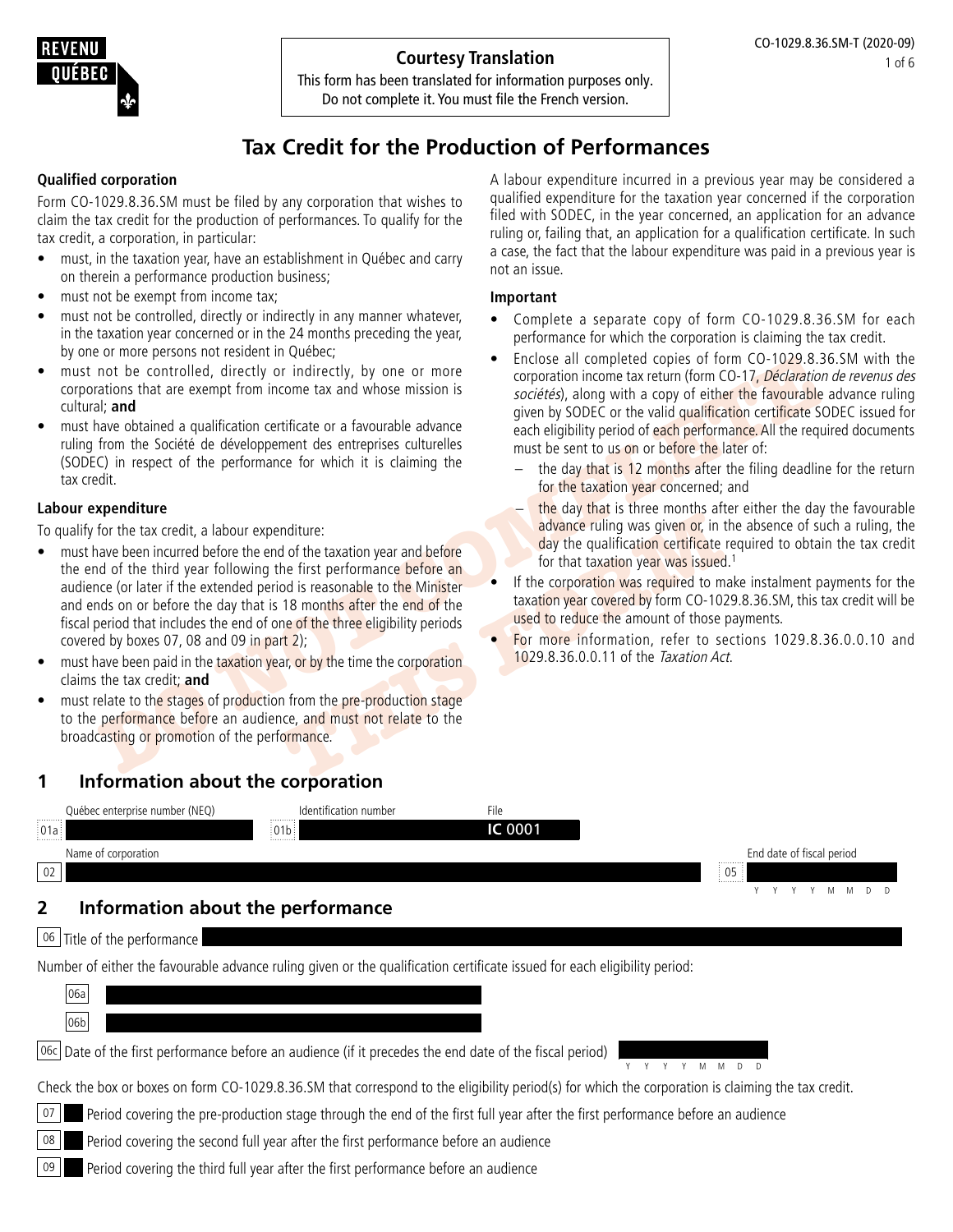# **2 Information about the performance** (continued)

Check box 09a on form CO-1029.8.36.SM, if applicable.

 $\boxed{09a}$  The following conditions have been met:

- The corporation is claiming the tax credit for one or more eligibility periods covered by boxes 07 through 09.
- The application for an advance ruling or the application for a qualification certificate for the period covered by box 07 was filed with SODEC after March 10, 2020.
- The period covered by box 07 ended after March 10, 2020.

If you did not check box 09a, check box 10c, box 10d or box 10e on form CO-1029.8.36.SM, depending on the corporation's situation. If none of the situations described below corresponds to the corporation's situation, contact us.

| 10c | Check box 10c if:<br>one of the following conditions (hereinafter referred to as "conditions relating to the period covered by box 07") is met:<br>$\bullet$<br>- the application for an advance ruling or the application for a qualification certificate for the period covered by box 07 was filed with SODEC before<br>June 5, 2014, <sup>2</sup> or<br>- such an application for the period covered by box 07 was filed with SODEC after March 26, 2015, and that period begins after that date; and<br>the corporation is claiming the tax credit for the following eligibility period(s):<br>$\bullet$<br>$-$ the eligibility period covered by box 07,<br>- the eligibility period covered by box 08,<br>the eligibility period covered by box 09,<br>the eligibility periods covered by boxes 07 and 08,<br>the eligibility periods covered by boxes 08 and 09.<br>Also check box 10c if:<br>none of the conditions relating to the period covered by box 07 is met;<br>$\bullet$<br>the corporation is claiming the tax credit for the following eligibility period(s):<br>$\bullet$<br>$-$ the eligibility period covered by box 08,<br>the eligibility period covered by box 09,<br>- the eligibility periods covered by boxes 08 and 09; and |
|-----|-----------------------------------------------------------------------------------------------------------------------------------------------------------------------------------------------------------------------------------------------------------------------------------------------------------------------------------------------------------------------------------------------------------------------------------------------------------------------------------------------------------------------------------------------------------------------------------------------------------------------------------------------------------------------------------------------------------------------------------------------------------------------------------------------------------------------------------------------------------------------------------------------------------------------------------------------------------------------------------------------------------------------------------------------------------------------------------------------------------------------------------------------------------------------------------------------------------------------------------------------------------|
|     | the application for an advance ruling or the application for a qualification certificate for each period for which the tax credit is being claimed was filed<br>with SODEC after March 26, 2015, and each period begins after that date.                                                                                                                                                                                                                                                                                                                                                                                                                                                                                                                                                                                                                                                                                                                                                                                                                                                                                                                                                                                                                  |
| 10d | Check box 10d if:<br>none of the conditions relating to the period covered by box 07 is met;<br>the corporation is claiming the tax credit for the following eligibility period(s):<br>$-$ the eligibility period covered by box 07,<br>- the eligibility period covered by box 08,<br>the eligibility period covered by box 09,<br>the eligibility periods covered by boxes 07 and 08,<br>- the eligibility periods covered by boxes 08 and 09; and<br>the application for an advance ruling or the application for a qualification certificate for each period (other than the period covered by box 07) for<br>which the tax credit is being claimed was filed with SODEC before March 27, 2015, or each period begins before that date.                                                                                                                                                                                                                                                                                                                                                                                                                                                                                                               |
| 10e | Check box 10e if:<br>none of the conditions relating to the period covered by box 07 is met;<br>the corporation is claiming the tax credit for the eligibility periods covered by boxes 07 and 08; and<br>the application for an advance ruling or the application for a qualification certificate for the period covered by box 08 was filed with SODEC after<br>$\bullet$<br>March 26, 2015, and that period begins after that date.<br>Also check box 10e if:<br>none of the conditions relating to the period covered by box 07 is met;<br>$\bullet$<br>the corporation is claiming the tax credit for the eligibility periods covered by boxes 08 and 09;<br>$\bullet$<br>the application for an advance ruling or the application for a qualification certificate for the period covered by box 08 was filed with SODEC before<br>March 27, 2015, or that period begins before that date; and<br>• such an application for the period covered by box 09 was filed with SODEC after March 26, 2015, and that period begins after that date.                                                                                                                                                                                                          |
|     | Check the box on form CO-1029.8.36.SM that corresponds to the type of performance.                                                                                                                                                                                                                                                                                                                                                                                                                                                                                                                                                                                                                                                                                                                                                                                                                                                                                                                                                                                                                                                                                                                                                                        |

| 10g | Musical comedy                                                                                                                                                                                                                                                                                                                                                                                                                                                                                                         |
|-----|------------------------------------------------------------------------------------------------------------------------------------------------------------------------------------------------------------------------------------------------------------------------------------------------------------------------------------------------------------------------------------------------------------------------------------------------------------------------------------------------------------------------|
| 10h | Comedy show that meets <b>one</b> of the following conditions:<br>the application for an advance ruling or the application for a qualification certificate for the eligibility period covered by box 07 was filed with SODEC<br>after June 30, 2015: or<br>such an application for the eligibility period covered by box 07 was filed with SODEC after March 26, 2015, and before July 1, 2015, and SODEC considers<br>that work on the production of the performance was not sufficiently advanced on March 26, 2015. |
| 10i | Other                                                                                                                                                                                                                                                                                                                                                                                                                                                                                                                  |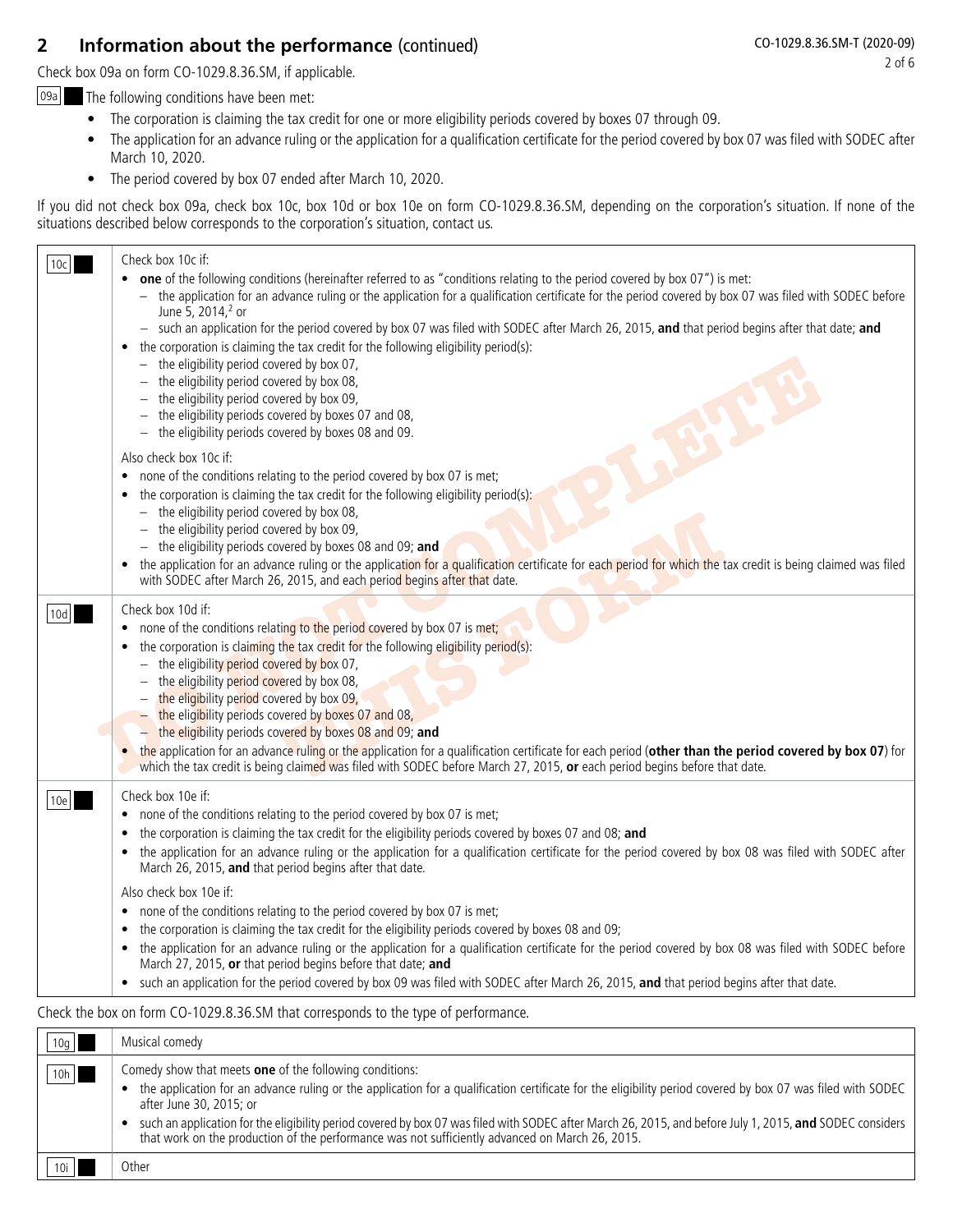### **3 Labour expenditure**

If you checked box 10e, complete part 3 of form CO-1029.8.36.SM for each of the eligibility periods covered by boxes 07 and 08 **or** boxes 08 and 09. Otherwise, complete part 3 only once for all the eligibility periods for which the corporation is claiming the tax credit.

| 14  |                            |
|-----|----------------------------|
| $=$ | $\blacktriangleright$   15 |
|     |                            |
| 16  |                            |
| 17  |                            |
|     | $\frac{+}{2}$ 18           |
| 19  |                            |
| 20  |                            |
|     | t<br>-21                   |
| 22  |                            |
| 23  |                            |
| $=$ | $\ddagger$<br>24           |
| 25  |                            |
| 26  |                            |
|     | $\vec{r}$<br>27            |
|     | Labour expenditure $=$ 28  |
|     |                            |
|     | 13                         |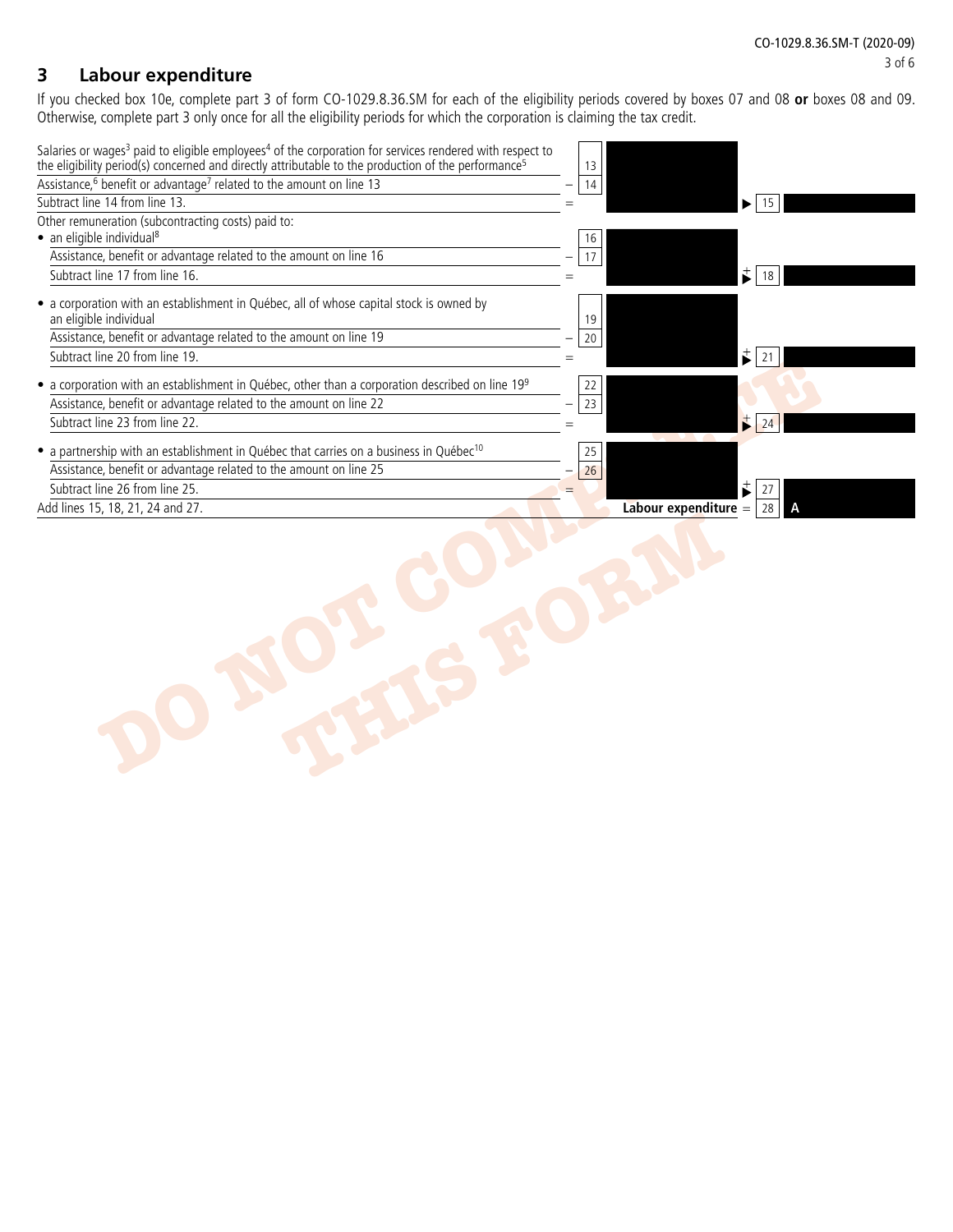# **4 Qualified labour expenditure**

If you checked box 10e, complete part 4 of form CO-1029.8.36.SM for each of the eligibility periods covered by boxes 07 and 08 **or** boxes 08 and 09. Otherwise, complete part 4 only once for all the eligibility periods for which the corporation is claiming the tax credit.

### **4.1 Qualified labour expenditure before application of the limit based on the cumulative production costs**

| Labour expenditure (amount A)                                                                                                                                                                                                                                                                                                                                                                                                                                                                                                                                                                                                                                                                                                                                                                                                      | 30        |
|------------------------------------------------------------------------------------------------------------------------------------------------------------------------------------------------------------------------------------------------------------------------------------------------------------------------------------------------------------------------------------------------------------------------------------------------------------------------------------------------------------------------------------------------------------------------------------------------------------------------------------------------------------------------------------------------------------------------------------------------------------------------------------------------------------------------------------|-----------|
| Assistance, benefit or advantage repaid (or deemed repaid) in the year and related to a labour expenditure of a previous year <sup>11</sup>                                                                                                                                                                                                                                                                                                                                                                                                                                                                                                                                                                                                                                                                                        | 31        |
| Total of amounts A shown on the copies of form CO-1029.8.36.SM completed for previous years.<br>If you checked box 10e and are completing a second copy of form CO-1029.8.36.SM (for the period<br>covered by box 08 or box 09, as applicable), add, to that total, amount A shown on the first completed<br>copy of the form (for the period covered by box 07 or box 08, as applicable).<br>32<br>Total of amounts B shown on the copies of form CO-1029.8.36.SM completed for previous years.<br>If you checked box 10e and are completing a second copy of form CO-1029.8.36.SM (for the period<br>covered by box 08 or box 09, as applicable), add, to that total, amount B shown on the first completed<br>copy of the form (for the period covered by box 07 or box 08, as applicable).<br>33<br>Add lines 32 and 33.<br>34 |           |
| Total of amounts C shown on the copies of form CO-1029.8.36.SM<br>completed for previous years. If you checked box 10e and are<br>completing a second copy of form CO-1029.8.36.SM (for the period<br>covered by box 08 or box 09, as applicable), add, to that total,<br>amount C shown on the first completed copy of the form (for the<br>period covered by box 07 or box 08, as applicable).<br>35<br>Special tax paid with respect to<br>the amount on line 4712<br>40<br>Multiplication factor.<br>If you checked box 10d,<br>enter 3.5714. Otherwise.<br>enter 2.8571.13<br>41<br>×<br>Multiply line 40 by line 41.<br>42<br>Б<br>Subtract line 42 from line 35.<br>43<br>Subtract line 43 from line 34.<br><b>Expenditures recovered from previous years</b>                                                               | 45        |
| Add lines 30, 31 and 45.                                                                                                                                                                                                                                                                                                                                                                                                                                                                                                                                                                                                                                                                                                                                                                                                           | 46        |
| Assistance, benefit or advantage that relates to a labour expenditure of a previous year <sup>14</sup>                                                                                                                                                                                                                                                                                                                                                                                                                                                                                                                                                                                                                                                                                                                             | 47        |
| Subtract line 47 from line 46.<br>Qualified labour expenditure before application of the limit based on the cumulative production costs $=$                                                                                                                                                                                                                                                                                                                                                                                                                                                                                                                                                                                                                                                                                        | 50        |
| <b>Cumulative production costs</b><br>4.2                                                                                                                                                                                                                                                                                                                                                                                                                                                                                                                                                                                                                                                                                                                                                                                          |           |
| Production costs <sup>15</sup> that were incurred in the year during the eligibility period(s) concerned and that have been paid<br>Cumulative production costs at the end of the previous year (amount P shown on the copy of form CO-1029.8.36.SM completed for the<br>previous year). If you checked box 10e and are completing a second copy of form CO-1029.8.36.SM (for the period covered by box 08 or<br>box 09, as applicable), enter instead amount P shown on the first completed copy of the form (for the period covered by box 07 or box 08,<br>as applicable).                                                                                                                                                                                                                                                      | 51<br>-52 |
| Add lines 51 and 52.                                                                                                                                                                                                                                                                                                                                                                                                                                                                                                                                                                                                                                                                                                                                                                                                               | 55        |
| Assistance, benefit or advantage related to the amount on line 51<br>56                                                                                                                                                                                                                                                                                                                                                                                                                                                                                                                                                                                                                                                                                                                                                            |           |
| Assistance, benefit or advantage that relates to production costs of a previous year. <sup>16</sup> If you checked<br>box 10e and are completing a second copy of form CO-1029.8.36.SM (for the period covered by box<br>08 or box 09, as applicable), do not take into account the amount entered on line 57 of the first<br>completed copy of the form (for the period covered by box 07 or box 08, as applicable).<br>57<br>$^{+}$                                                                                                                                                                                                                                                                                                                                                                                              |           |

**Cumulative production costs** =  $\boxed{59}$  **P** 

 $\overline{\text{Add lines}}$  56 and 57.  $\overline{\text{Subtract line}}$  58 from line 55.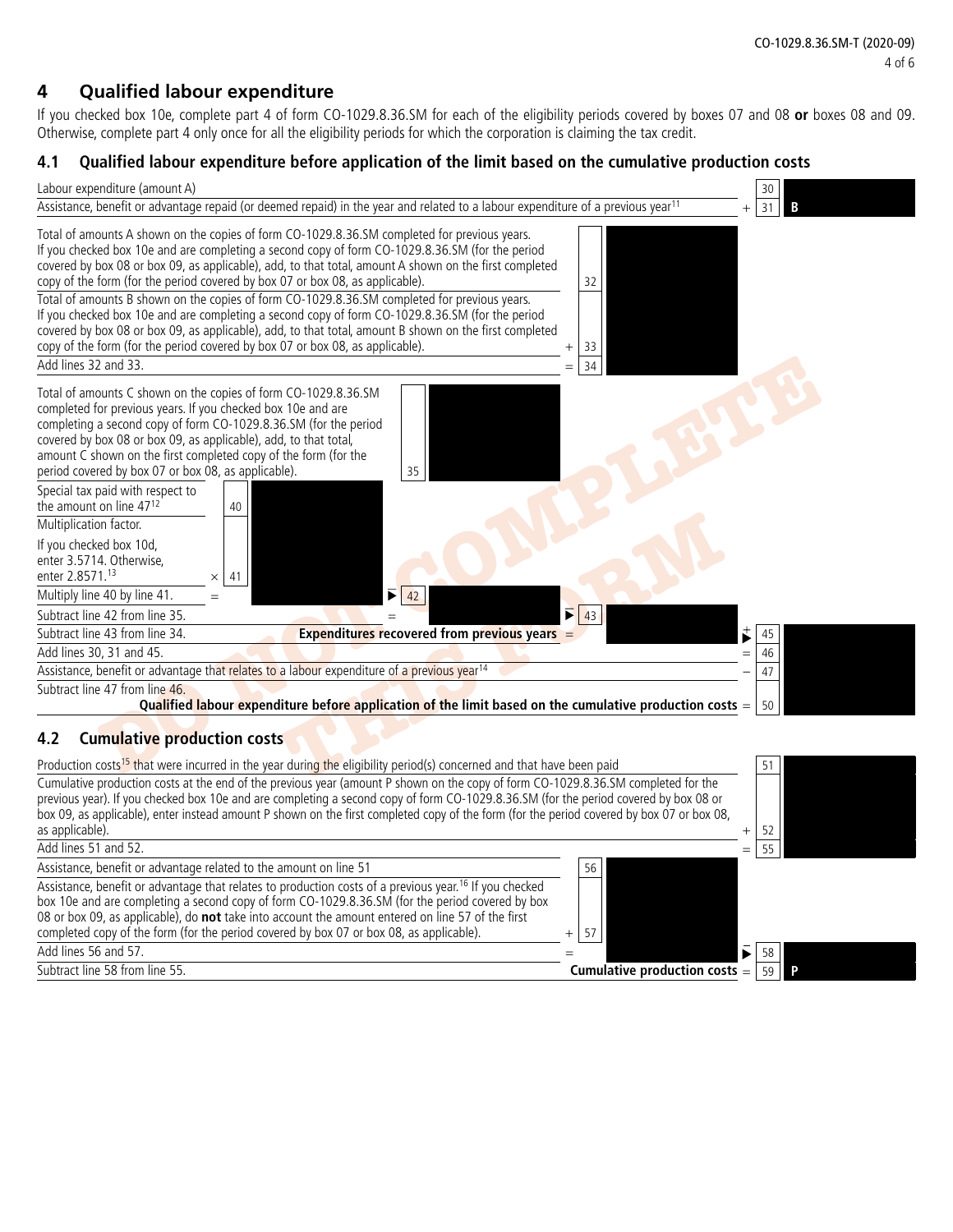#### **4.3 Limit based on the cumulative production costs**

| Cumulative production costs (amount P)                                               |                                                            |    |                                                    | 60   |  |
|--------------------------------------------------------------------------------------|------------------------------------------------------------|----|----------------------------------------------------|------|--|
| Applicable rate. If you checked box 09a, enter 65% on line 61. Otherwise, enter 50%. |                                                            |    | 61<br>×                                            | $\%$ |  |
| Multiply line 60 by line 61.                                                         | Overall limit based on the cumulative production costs $=$ |    |                                                    | 62   |  |
| Amount on line 35                                                                    |                                                            |    | 63                                                 |      |  |
| Total amount of special tax paid for previous years <sup>17</sup>                    |                                                            | 64 |                                                    |      |  |
| Multiplication factor (line 41)                                                      | $\times$                                                   | 65 |                                                    |      |  |
| Multiply line 64 by line 65.                                                         | $=$                                                        |    | $\mathbf{F}$ 68                                    |      |  |
| Subtract line 68 from line 63.                                                       |                                                            |    | $\overline{\blacktriangleright}$<br>=              | 69   |  |
| Subtract line 69 from line 62.                                                       |                                                            |    | Limit based on the cumulative production costs $=$ | 70   |  |
| Enter the amount from line 50 or line 70, whichever is less.                         |                                                            |    | <b>Qualified labour expenditure</b>                |      |  |

### **5 Tax credit**

Complete part 5 of form CO-1029.8.36.SM only once for all the eligibility periods for which the corporation is claiming the tax credit. If you checked box 10d, enter 0 on line 74 and do the required calculations on lines 75 through 91.

| Complete part 5 of form CO-TUZ9.8.36.SM only once for all the eligibility periods for which the corporation is claiming the tax credit. If you checked box TUG,                                                                            |                                                        |          |      |      |
|--------------------------------------------------------------------------------------------------------------------------------------------------------------------------------------------------------------------------------------------|--------------------------------------------------------|----------|------|------|
| enter 0 on line 74 and do the required calculations on lines 75 through 91.                                                                                                                                                                |                                                        |          |      |      |
| Qualified labour expenditure (amount C). If you checked box 10e, enter amount C shown on the second<br>completed copy of form CO-1029.8.36.SM (for the period covered by box 08 or box 09, as applicable).                                 | 72                                                     |          |      |      |
| Tax credit rate. Enter 35%.                                                                                                                                                                                                                | $\frac{0}{0}$<br>73<br>×                               |          |      |      |
| Multiply line 72 by line 73. If you checked box 09a or box 10c, carry the result to line 77.                                                                                                                                               |                                                        | ▶        | -74  |      |
| Qualified labour expenditure (amount C). If you checked box 10e, enter amount C shown on the first<br>completed copy of form CO-1029.8.36.SM (for the period covered by box 07 or box 08, as applicable).                                  | 75                                                     |          |      |      |
| Tax credit rate. Enter 28%.                                                                                                                                                                                                                | 76<br>$\%$                                             |          |      |      |
| Multiply line 75 by line 76.                                                                                                                                                                                                               |                                                        | ₿        | 76a  |      |
| Add lines 74 and 76a.                                                                                                                                                                                                                      | Tax credit before application of the overall limit $=$ |          |      |      |
| Maximum tax credit. If you checked box:<br>10g, enter \$1,250,000;<br>10h, enter \$350,000; or<br>10i, enter \$750,000.<br>٠                                                                                                               |                                                        |          | 80   |      |
| If the performance was co-produced by the corporation and one or more other qualified corporations, enter as a percentage                                                                                                                  |                                                        |          |      |      |
| the corporation's share. <sup>18</sup> Otherwise, enter 100%.                                                                                                                                                                              |                                                        | $\times$ | 84   | $\%$ |
| Multiply line 80 by line 84.                                                                                                                                                                                                               |                                                        | $=$      | 85   |      |
| Total of amounts V shown on the copies of form CO 1029.8.36.SM completed for previous years                                                                                                                                                | 87                                                     |          |      |      |
| Total amount of special tax paid for previous years (total of the amounts on line 64)                                                                                                                                                      | 88                                                     |          |      |      |
| Subtract line 88 from line 87.                                                                                                                                                                                                             |                                                        |          | 89   |      |
| Subtract line 89 from line 85.                                                                                                                                                                                                             | Balance of the overall limit $=$                       |          | l 90 |      |
|                                                                                                                                                                                                                                            |                                                        |          |      |      |
| Enter the amount from line 77 or line 90, whichever is less. Carry amount V (or the total of amounts V) to one of lines 440p<br>through 440y of form CO-17, Déclaration de revenus des sociétés, and enter code 43 in the appropriate box. |                                                        |          |      |      |
|                                                                                                                                                                                                                                            | <b>Tax credit</b>                                      |          | 91   |      |
|                                                                                                                                                                                                                                            |                                                        |          |      |      |

#### **Special tax**

If, in a future taxation year, you realize that the corporation should not have received all or part of the tax credit, the corporation must, by means of a special tax, repay the excess amount received. When completing form CO-17 for the year in question, enter the excess amount and code 30 in the spaces provided on that form for that purpose. For more information, refer to sections 1129.4.0.13 to 1129.4.0.16 of the Taxation Act.